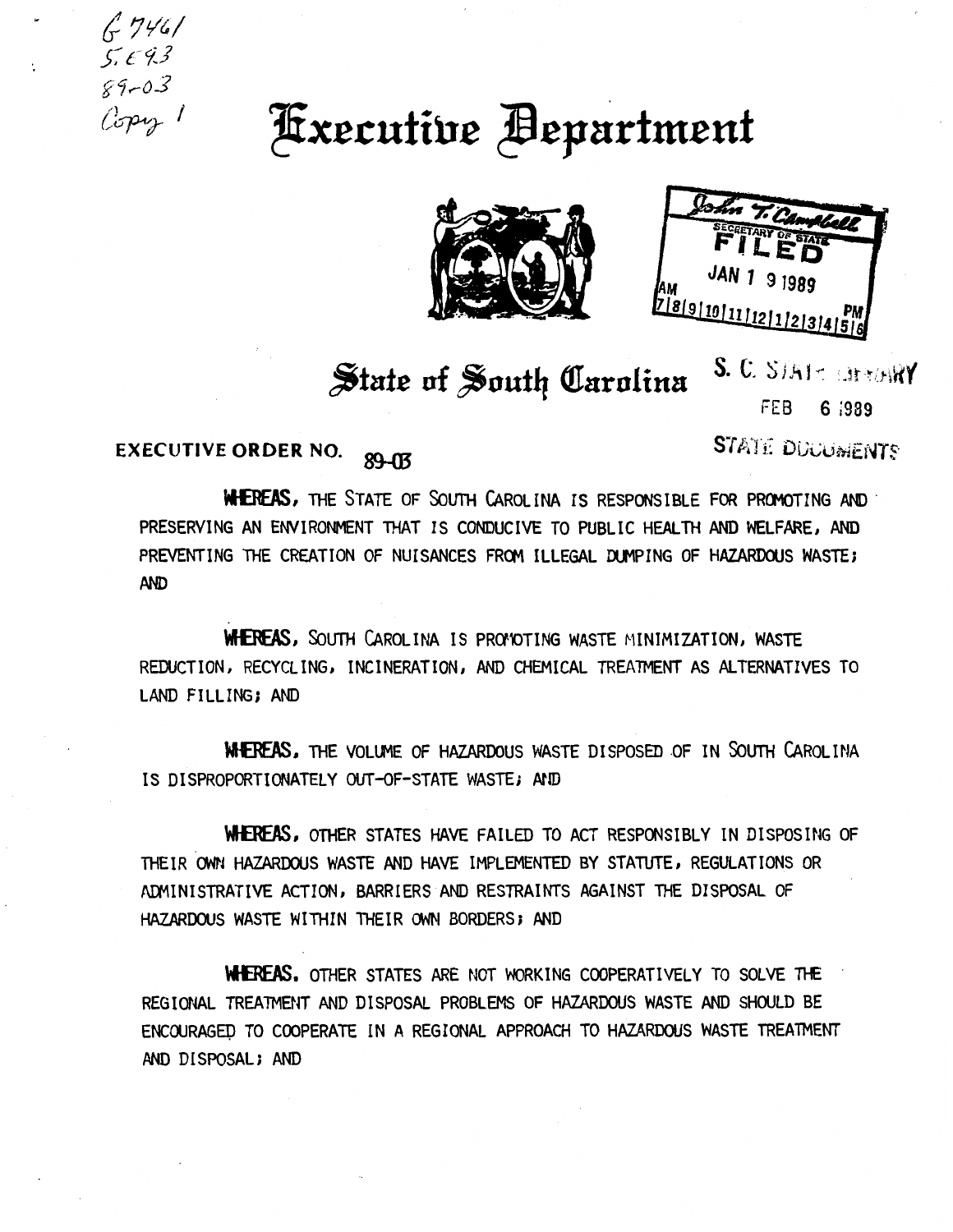PAGE TWO

WHEREAS. THE CITIZENS OF SOUTH CAROLINA ARE CONCERNED ABOUT THE HAZARDOUS WASTE BURDEN PLACED UPON SOUTH CAROLINA WHICH THREATENS OUR ENVIRONMENT AND THE MENTAL WELL-BEING OF OUR CITIZENS; AND

WHEREAS, SOUTH CAROLINA HAS NUMEROUS HAZARDOUS WASTE SITES ON THE NATIONAL PRIORITY LIST FOR CLEAN-UP WITH AN ESTIMATED 800,000 TONS OF WASTE REQUIRING REMEDIAL ACTION; AND

WHEREAS, THE STATE OF SOUTH CAROLINA HAS ESTABLISHED A COMPREHENSIVE MANAGEMENT PROGRAM FOR THE GENERATION, STORAGE, TREATMENT AND DISPOSAL OF HAZARDOUS WASTE; AND

WHEREAS, THIS PROGRAM IS ADMINISTERED BY THE SOUTH CAROLINA DEPARTMENT OF HEALTH AND ENVIRONMENTAL CoNTROL UNDER AUTHORITY OF THE SOUTH CAROLINA HAZARDOUS WASTE MANAGEMENT ACT UNDER SECTION 44-56-10 ET, SEQ, CODE OF LAWS OF SOUTH CAROLINA, 1976 (CUM. SUPP, 1987); AND

WHEREAS, THE STATE OF SOUTH CAROLINA WAS AUTHORIZED ON NOVEMBER 8, 1985, TO FULLY ADMINISTER ITS HAZARDOUS WASTE MANAGEMENT PROGRAM; AND

WHEREAS, THE PURPOSE OF THIS PROGRAM IS TO PROTECT THE HEALTH OF THE CITIZENS OF SOUTH CAROLINA AND THE ENVIRONMENT OF THE STATE OF SOUTH CAROLINA BY PROVIDING A "CRADLE TO GRAVE" APPROACH TO THE MANAGEMENT OF HAZARDOUS WASTE; AND

WHEREAS, IN ORDER TO ASSUME THE SAFE HANDLING AND DISPOSAL OF HAZARDOUS WASTE, THE SOUTH CAROLINA HAZARDOUS WASTE MANAGEMENT ACT GOVERNS ALL PERSONS WHO HANDLE SUCH WASTE INCLUDING THOSE WHO CREATE THE WASTE (GENERATORS); THOSE WHO SHIP WASTE FROM ITS POINT OF ORIGIN TO ELSEWHERE (TRANSPORTER) AND THOSE WHO OWN OR OPERATE HAZARDOUS WASTE MANAGEMENT FACILITIES (TREATMENT, STORAGE AND DISPOSAL FACILITIES); AND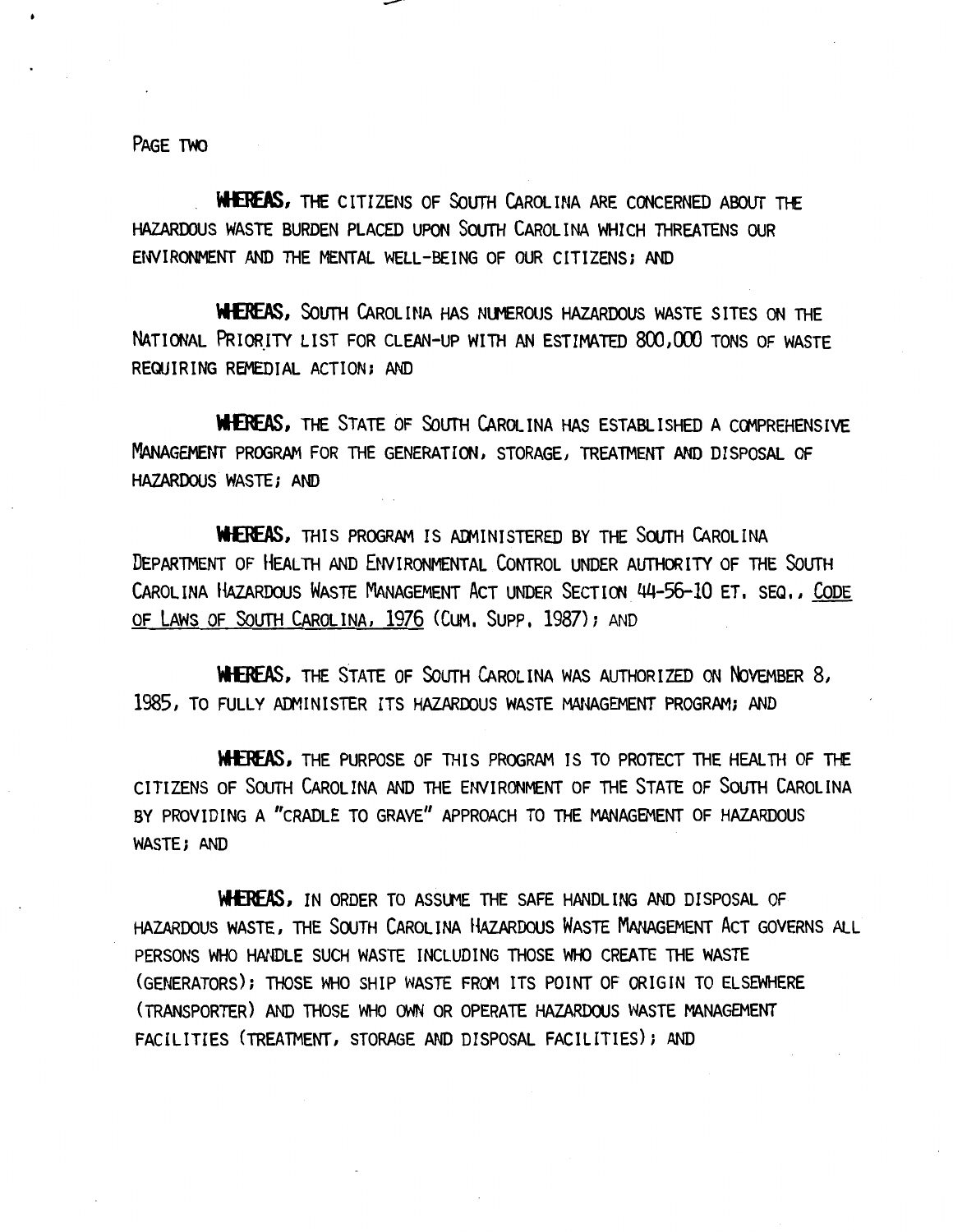PAGE THREE

WHEREAS, IT IS A REQUIREMENT ON ALL STATES UNDER SECTION 104(C) (9) OF THE COMPREHENSIVE ENVIRONMENTAL RESPONSE, COMPENSATION, AND LIABILITY ACT, (CERCLA), AS AMENDED, TO DEMONSTRATE BY OCTOBER 17, 1989, THAT A STATE HAS ADEQUATE CAPACITY TO MANAGE THE HAZARDOUS WASTES GENERATED BY THE STATE AND EXPECTED TO BE GENERATED IN THE STATE FOR THE NEXT TWENTY YEARS; AND

**WHEREAS,** AFTER OCTOBER 17, 1989, NO CERCLA REMEDIAL ACTIONS CAN BE TAKEN IN THAT STATE UNLESS THE STATE FIRST ENTERS INTO A CONTRACT OR COOPERATIVE AGREEMENT WITH THE ENVIRONMENTAL PROTECTION AGENCY PROVIDING SUCH ASSURANCES; AND

WHEREAS, THE STATE OF SOUTH CAROLINA CAN AND WILL DEMONSTRATE ADEQUATE CAPACITY TO MANAGE THE HAZARDOUS WASTES GENERATED IN THIS STATE FOR THE PRESCRIBED PERIOD; AND.

N£REAS. IT IS A REQUIREMENT OF THE RESOURCES, CoNSERVATION AND RECOVERY ACT AND THE REGULATIONS PROMULGATED PURSUANT THERETO, SPECIFICALLY 40 C.F.R. SECTION 271.4, THAT STATES MUST DEMONSTRATE CONSISTENCY WITH FEDERAL PROGRAM REQUIREMENTS IN ORDER TO ADMINISTER THEIR OWN HAZARDOUS WASTE MANAGEMENT PROGRAMS; AND

WHEREAS, THE STATE OF SOUTH CAROLINA HAS AN APPROVED AND CONSISTENT PROGRAM FOR HAZARDOUS WASTE MANAGEMENT; AND

WHEREAS, ANY STATE LAW OR STATE PROGRAM WHICH HAS NO BASIS IN HUMAN HEALTH OR ENVIRONMENTAL PROTECTION AND WHICH ACTS AS A PROHIBITION ON THE TREATMENT, STORAGE OR DISPOSAL OF HAZARDOUS WASTE IN THAT STATE MAY BE DEEMED TO CAUSE THAT STATE TO HAVE AN INCONSISTENT PROGRAM AND LOSE AUTHORITY TO ADMINISTER A HAZARDOUS WASTE MANAGEMENT PROGRAM; AND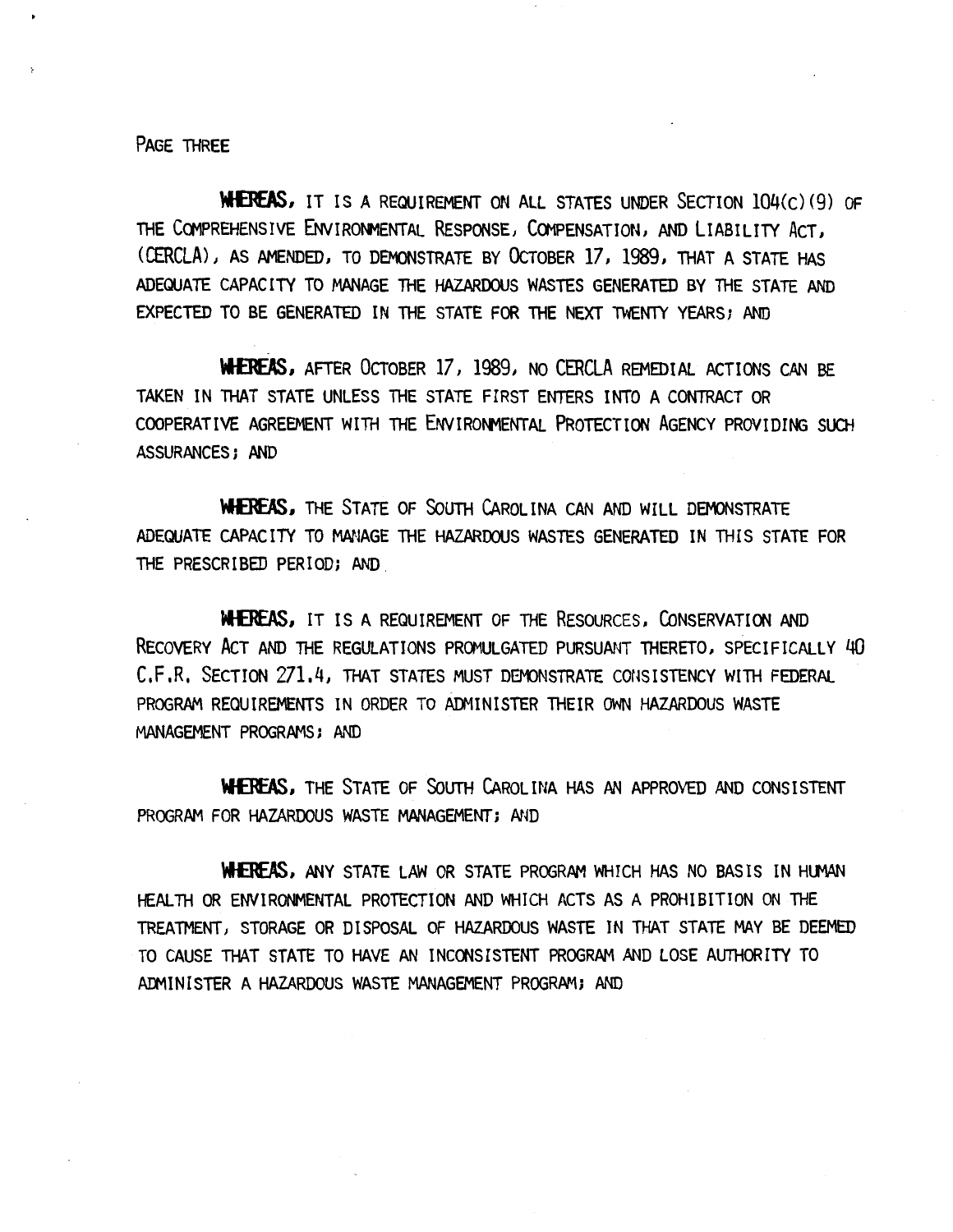PAGE FOUR

**WIEREAS, THE STATE OF SOUTH CAROLINA HAS WORKED DILIGENTLY WITH SOUTH** CAROLINA INDUSTRY TO ENHANCE ECONOMIC DEVELOPMENT BY PROVIDING APPROPRIATE AND ENVIRONMENTALLY SAFE STORAGE, TREATMENT AND DISPOSAL FACILITIES WITHIN ITS BORDERS WHILE CERTAIN STATES HAVE ARBITRARILY OBSTRUCTED THE TREATMENT, STORAGE OR DISPOSAL OF HAZARDOUS WASTE WITHIN THEIR BORDERS INCONSISTENT WITH FEDERAL LAW; AND

**WHEREAS, THE ENVIRONMENTAL PROTECTION AGENCY HAS FAILED TO FOLLOW** THEIR OWN REQUIREMENTS AND WITHDRAW PROGRAM AUTHORITY FROM THESE STATES; AND

**WIEREAS, THIS FAILURE TO ACT AND THE FAILURE OF CERTAIN OTHER STATES** TO MEET THEIR RESPONSIBILITIES IN THE MANAGEMENT OF HAZARDOUS WASTE HAVE CAUSED AN UNFAIR BURDEN ON THE STATE OF SOUTH CAROLINA.

NOW, THEREFORE, I DO HEREBY ORDER THAT EFFECTIVE MARCH 1, 1989, NO PERSON WHO OWNS OR OPERATES A DISPOSAL FACILITY IN THIS STATE SHALL ACCEPT A HAZARDOUS WASTE WHICH IS GENERATED IN ANOTHER STATE AND IS BANNED OR PROHIBITED FOR DISPOSAL BY ANY STATUTE, REGULATION OR ADMINISTRATIVE DECISION OF THAT STATE. ALL HAZARDOUS WASTE TREATMENT AND DISPOSAL FACILITIES IN SOUTH CAROLINA SHALL GIVE PREFERENCE TO HAZARDOUS WASTE GENERATORS WITHIN THE STATE OF SOUTH CAROLINA FOR TREATMENT AND DISPOSAL OF HAZARDOUS MATERIALS AT LICENSED FACILITIES WITHIN THE STATE. THE STATE OF SOUTH CAROLINA SHALL MEET OR EXCEED THE PRETREATMENT AND LAND BAN CRITERIA ESTABLISHED BY THE LPA WHICH REQUIRE ALL HAZARDOUS WASTE TO BE PRETREATED BY EITHER CHEMICAL TREATMENT, INCINERATION OR SUCH OTHER FORM AS NECESSARY TO DETOXIFY AS FAR AS TECHNICALLY POSSIBLE ALL WASTES.

THE DEPARTMENT OF HEALTH AND ENVIRONMENTAL CONTROL IS FURTHER INSTRUCTED TO ACCELERATE ITS CLEANUP ACTIVITIES AT THE NATIONAL PRIORITY LISTED SUPERFUND SITES WITHIN SOUTH CAROLINA.